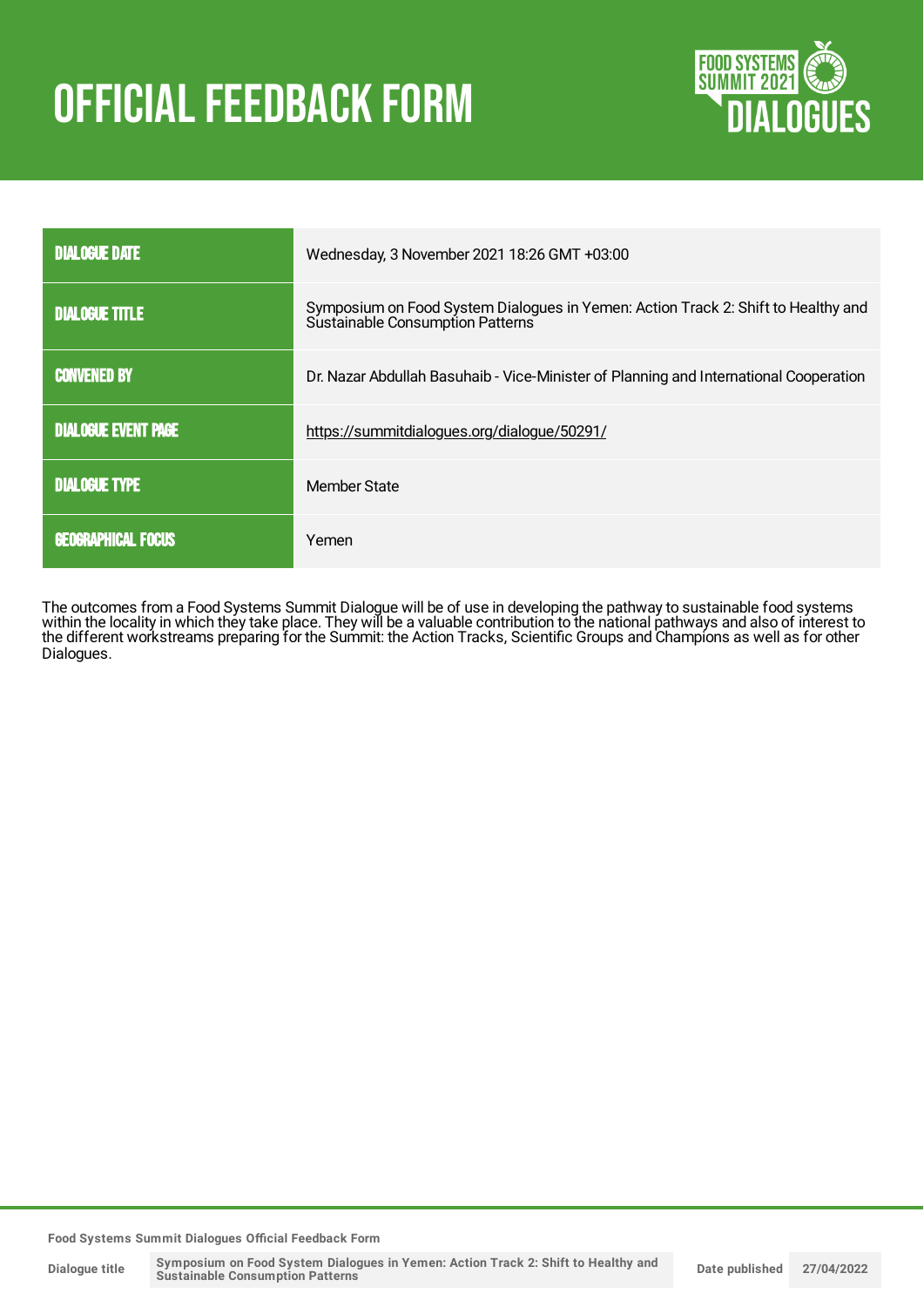## 1.PARTICIPATION



#### NUMBER OF PARTICIPANTS FROM EACH STAKEHOLDER GROUP

- 0 Small/medium enterprise/artisan 1 Workers and trade union
- 
- 1 Multi-national corporation 4 Local authority
- 
- 
- 1 Large-scale farmer 6 United Nations
- 6 Local Non-Governmental Organization 0 International financial institution
- 3 International Non-Governmental Organization 1 Private Foundation / Partnership / Alliance Indigenous People 2 Consumer group
- 1 Science and academia **Communist Communist Communist Communist Communist Communist Communist Communist Communist Communist Communist Communist Communist Communist Communist Communist Communist Communist Communist Communis**
- 
- 0 Large national business 0 Member of Parliament
	-
- 2 Small-scale farmer 28 Government and national institution
- 1 Medium-scale farmer 1 Medium-scale farmer 1 Regional economic community
	-
	-
	-
	-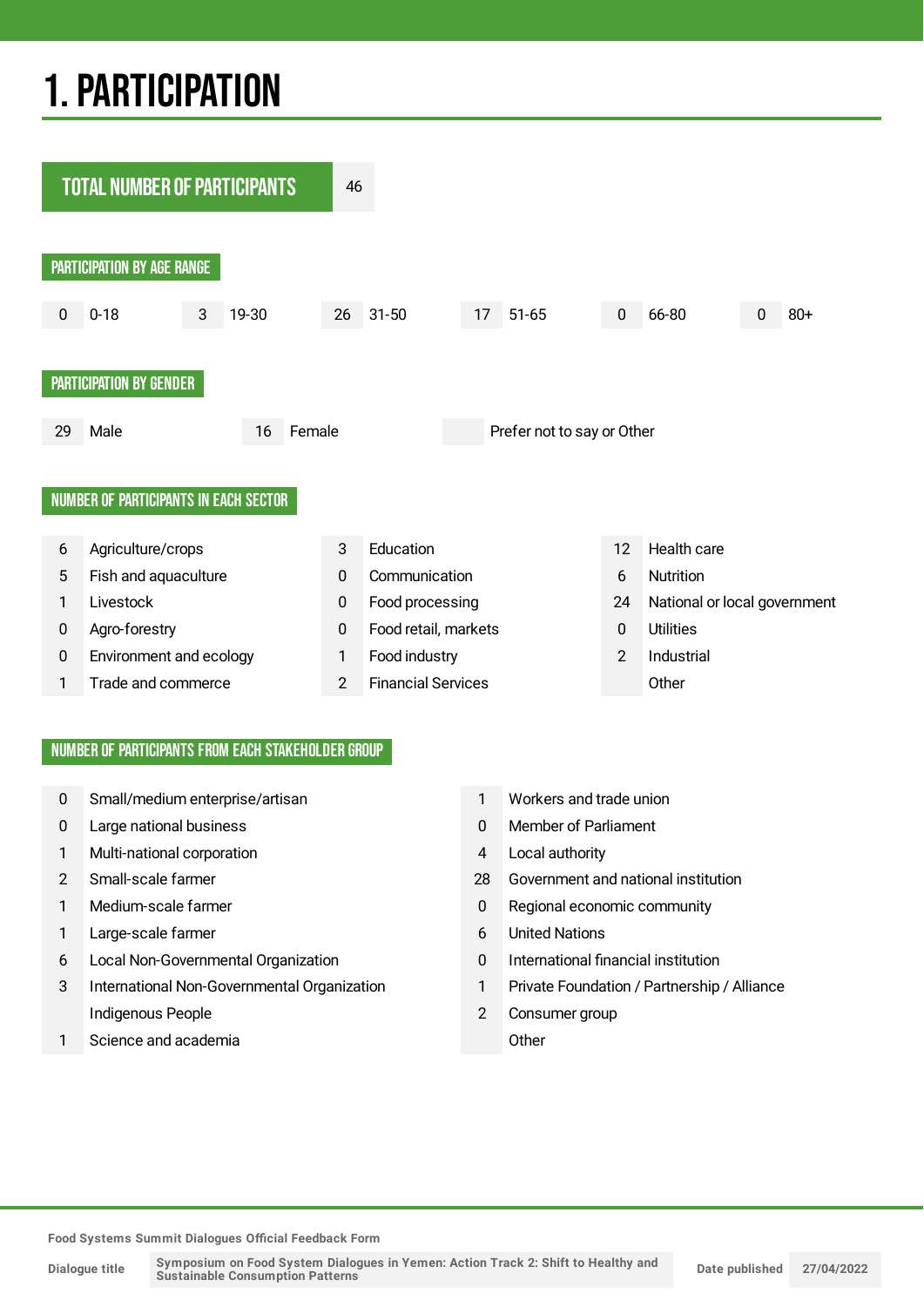## 2. PRINCIPLES OF ENGAGEMENT

HOW DID YOU ORGANIZE THE DIALOGUE SO THAT THE PRINCIPLES WERE INCORPORATED, REINFORCED AND ENHANCED?

Act with urgency: The discussions were focused on the most urgent interventions especially since Yemen has many competing priorities. This was ensured by setting these priories at the beginning of the event and then elaborating on the actions to address them. Commit to the Summit was ensured through developing the event's materials (the presentations and working groups' tools. The contents were taken from the vision and objectives of the Food Systems Summit. Also, the outcomes of the event were aligned and connected with the expected outcomes of the Food Systems Summit. All the participants are technical people with close perspectives on the local dynamics, culture and contexts. The participants were encouraged to be mindful of the practical solutions and game-changers with relevance to the local capacities, dynamics, culture and contexts. Recognizing complexity was critical through linking the direct and underlying causes and taking into consideration the impact on humans, animals, marines and plans. Embrace multi-stakeholder inclusivity was reflected by looking into the topics from a multi-sectoral approach. Complementing the work of others was ensured through supporting the existing mechanisms and systems and making sure they are strengthening. Building trust is the core of the dialogues. The proposed national coalitions are space for a trust-building approach.

#### HOW DID YOUR DIALOGUE REFLECT SPECIFIC ASPECTS OF THE PRINCIPLES?

Trust-building is the first step in Yemen. Not only between the government actors but also between the government and partners from the national NGOs and business sector as well as the UN and INGOs.

#### DO YOU HAVE ADVICE FOR OTHER DIALOGUE CONVENORS ABOUT APPRECIATINGTHE PRINCIPLES OF ENGAGEMENT?

Principles of Engagement should be translated into actions and implementing mechanisms.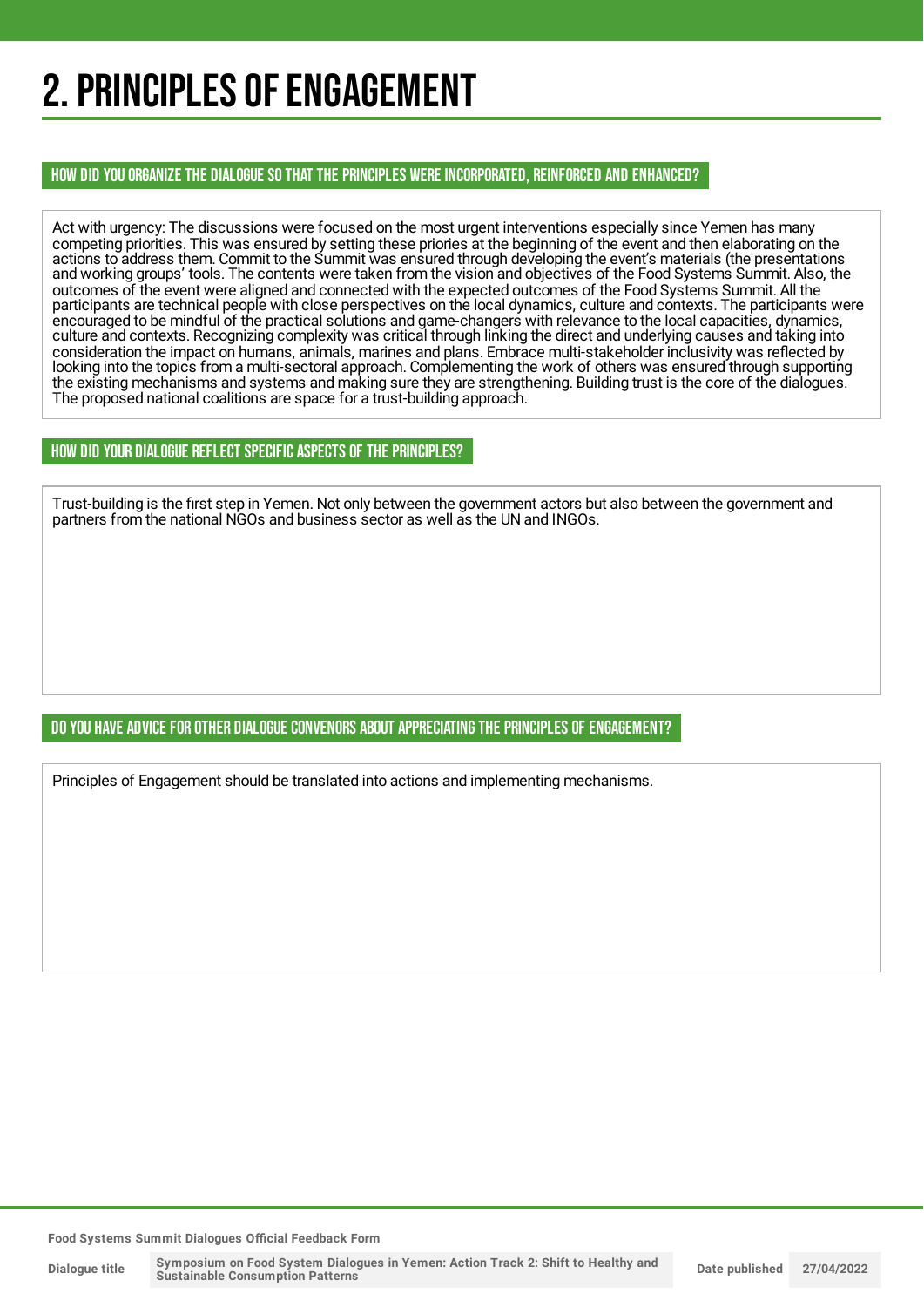## 3. METHOD

The outcomes of a Dialogue are influenced by the method that is used.

DID YOU USE THE SAME METHOD AS RECOMMENDED BY THE CONVENORS REFERENCE MANUAL?

✓ **Yes No**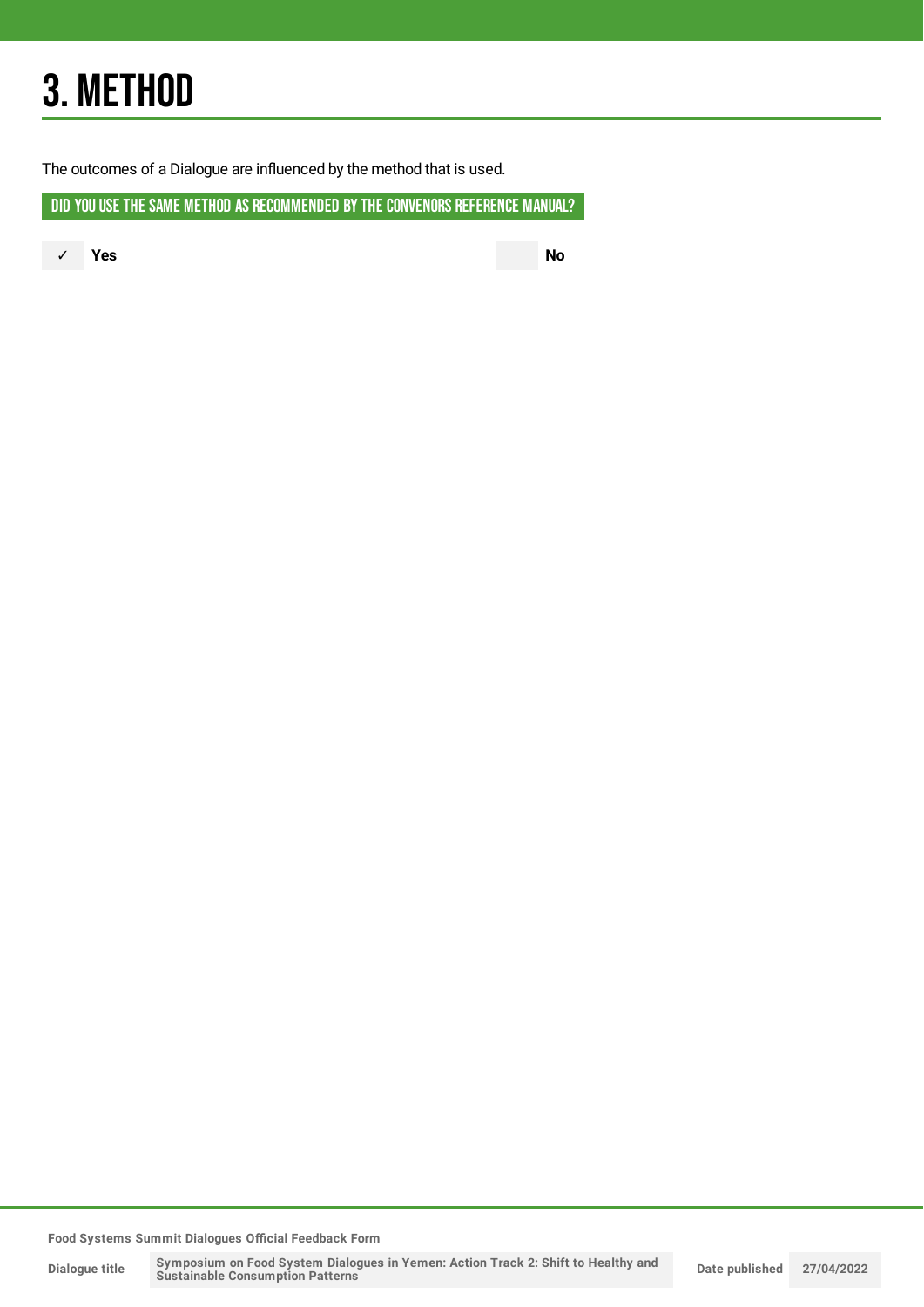## 4. DIALOGUE FOCUS & OUTCOMES

### MAJOR FOCUS

The national dialogues focused on: (i) a comprehensive exploration of food systems, (ii) than an exploration of the Action Track 2 (iii) examination of links between all the Action Tracks.

#### ACTION TRACKS

| Action Track 1: Ensure access to safe and<br>nutritious food for all      |
|---------------------------------------------------------------------------|
| Action Track 2: Shift to sustainable<br>consumption patterns              |
| Action Track 3: Boost nature-positive<br>production                       |
| Action Track 4: Advance equitable livelihoods                             |
| Action Track 5: Build resilience to<br>vulnerabilities, shocks and stress |

#### **KEYWORDS**

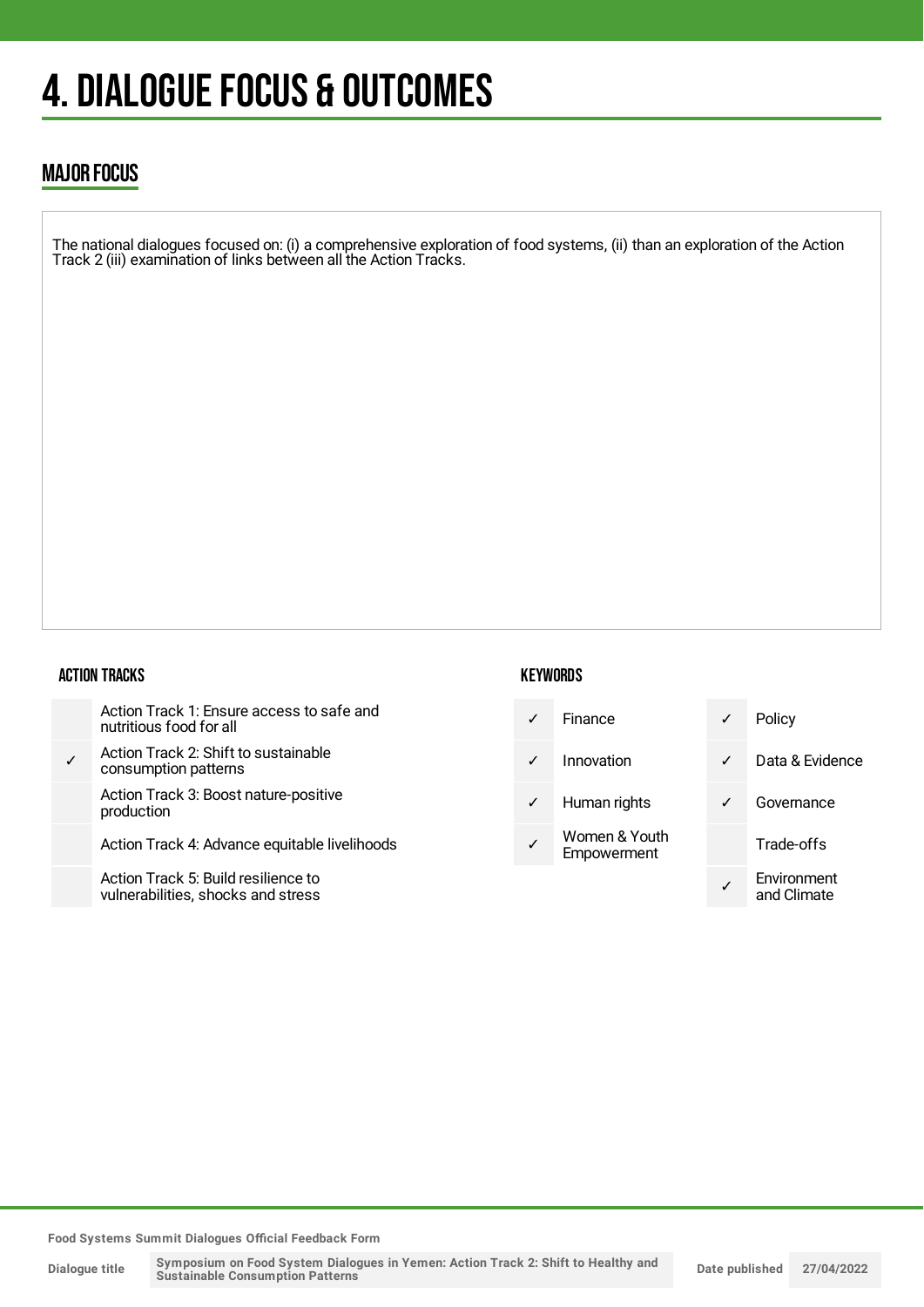### MAIN FINDINGS

The AT2 is more focused on a healthy diet and healthy and safe food and environment. So, with regard to public health, the technicians stress the need to expand the scope of the provision of a healthy diet in the health sector to include all vulnerable groups by strengthening nutrition interventions in hospitals and supervision of kitchens in hospitals; As well as providing therapeutic and tube feeding and nutritional supplements to patients as well as building the capacity of the health staff to link nutrition with therapeutic protocols. Also, they reiterated the need to strengthen food safety interventions, control children's food, and promote environmental health interventions. On the other hand, the focus was on school-age children and the importance of school meals and the awareness-raising on a healthy diet.

The dialogues focused on the following axes: building national systems, by strengthening infrastructure, information, communication, coordination and learning; eradicating hunger in Yemen; promoting access to nutritious and healthy food, especially for the most vulnerable groups such as women (mothers and adolescents), children and the elderly and demonstrating the long-term impact of improving women's and children's health, education, and participation in the economy and society; promoting food safety, as well as raising the demand for healthy and nutritious food, and changing behavior and practices that promote healthy nutrition.

Therefore, they suggested the following national working groups, to launch these interventions.

Thematic Priority: Providing lifelong nutrition, health education and awareness raising School Meals Working Group; Hospital Nutrition Working Group; The Higher National Committee for Awareness of Healthy Nutrition; National Working Group for Children Food.

#### ACTION TRACKS

#### **KEYWORDS**

and Climate

Action Track 1: Ensure access to safe and nutritious food for all ✓ Action Track 2: Shift to sustainable consumption patterns Action Track 3: Boost nature-positive production Action Track 4: Advance equitable livelihoods Action Track 5: Build resilience to Finance **v** Policy ✓ Innovation ✓ Data & Evidence Human rights **v** Governance Women & Youth **Empowerment** Trade-offs ✓ **Environment** 

**Food Systems Summit Dialogues Official Feedback Form**

vulnerabilities, shocks and stress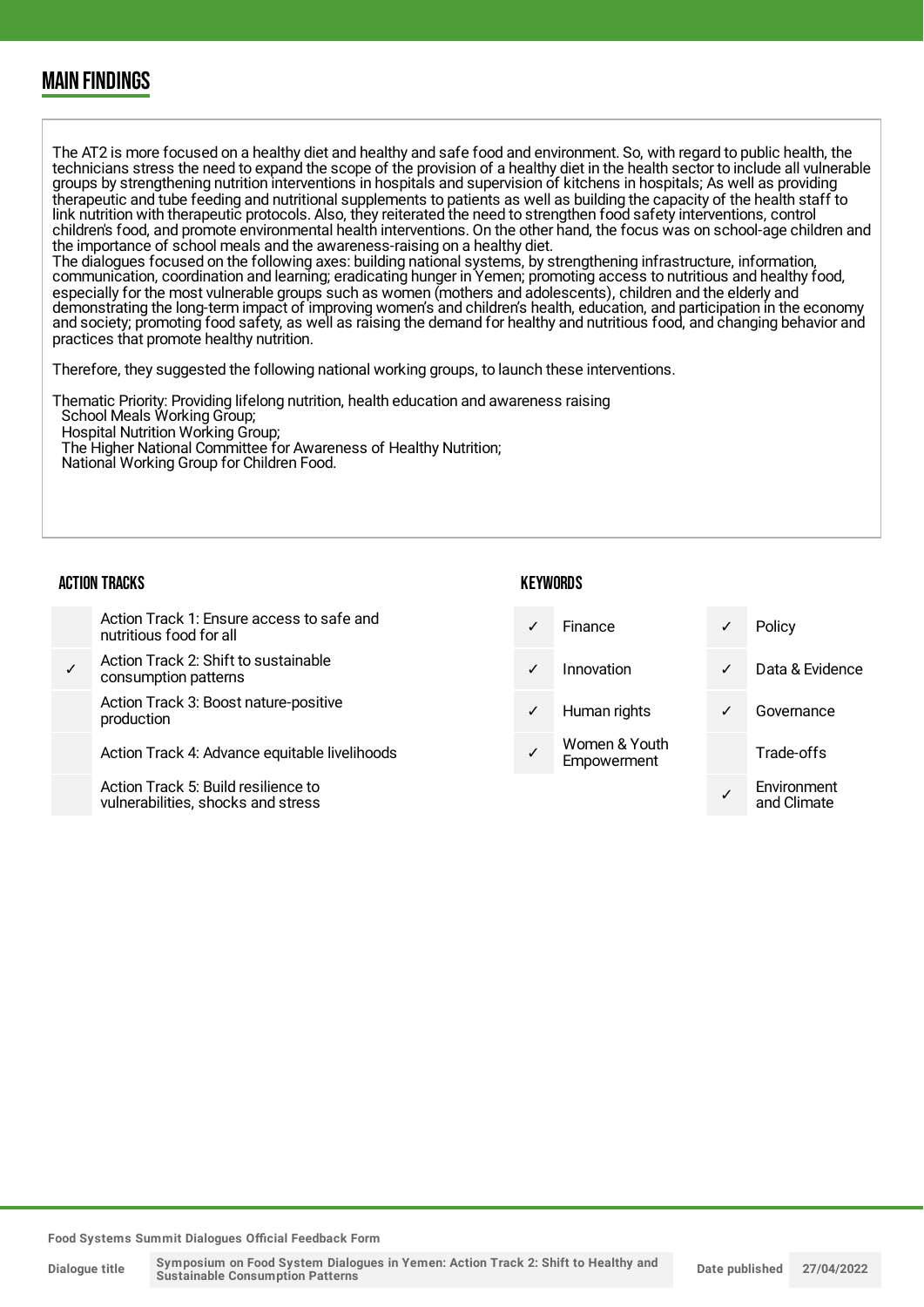### OUTCOMESFOR EACH DISCUSSION TOPIC

The participants suggested the following national working groups, to launch these interventions.

Thematic Priority: Providing lifelong nutrition, health education and awareness-raising School Meals Working Group; Hospital Nutrition Working Group; The Higher National Committee for Awareness of Healthy Nutrition; National Working Group for Children Food;

Thematic Priority: Ensuring food safety from a multi-sectoral perspective National Working Group to Monitor the Use and Impact of Agricultural Pesticides; The National Committee for Regulating Food Safety.

#### ACTION TRACKS

| Action Track 1: Ensure access to safe and<br>nutritious food for all      | Finance                      | $\checkmark$ | Policy                     |
|---------------------------------------------------------------------------|------------------------------|--------------|----------------------------|
| Action Track 2: Shift to sustainable<br>consumption patterns              | Innovation                   | $\sqrt{2}$   | Data & Evidence            |
| Action Track 3: Boost nature-positive<br>production                       | Human rights                 | $\sqrt{ }$   | Governance                 |
| Action Track 4: Advance equitable livelihoods                             | Women & Youth<br>Empowerment |              | Trade-offs                 |
| Action Track 5: Build resilience to<br>wilnerabilities, shooks and stress |                              |              | Environment<br>and Climato |

**KEYWORDS** 

and Climate

**Food Systems Summit Dialogues Official Feedback Form**

vulnerabilities, shocks and stress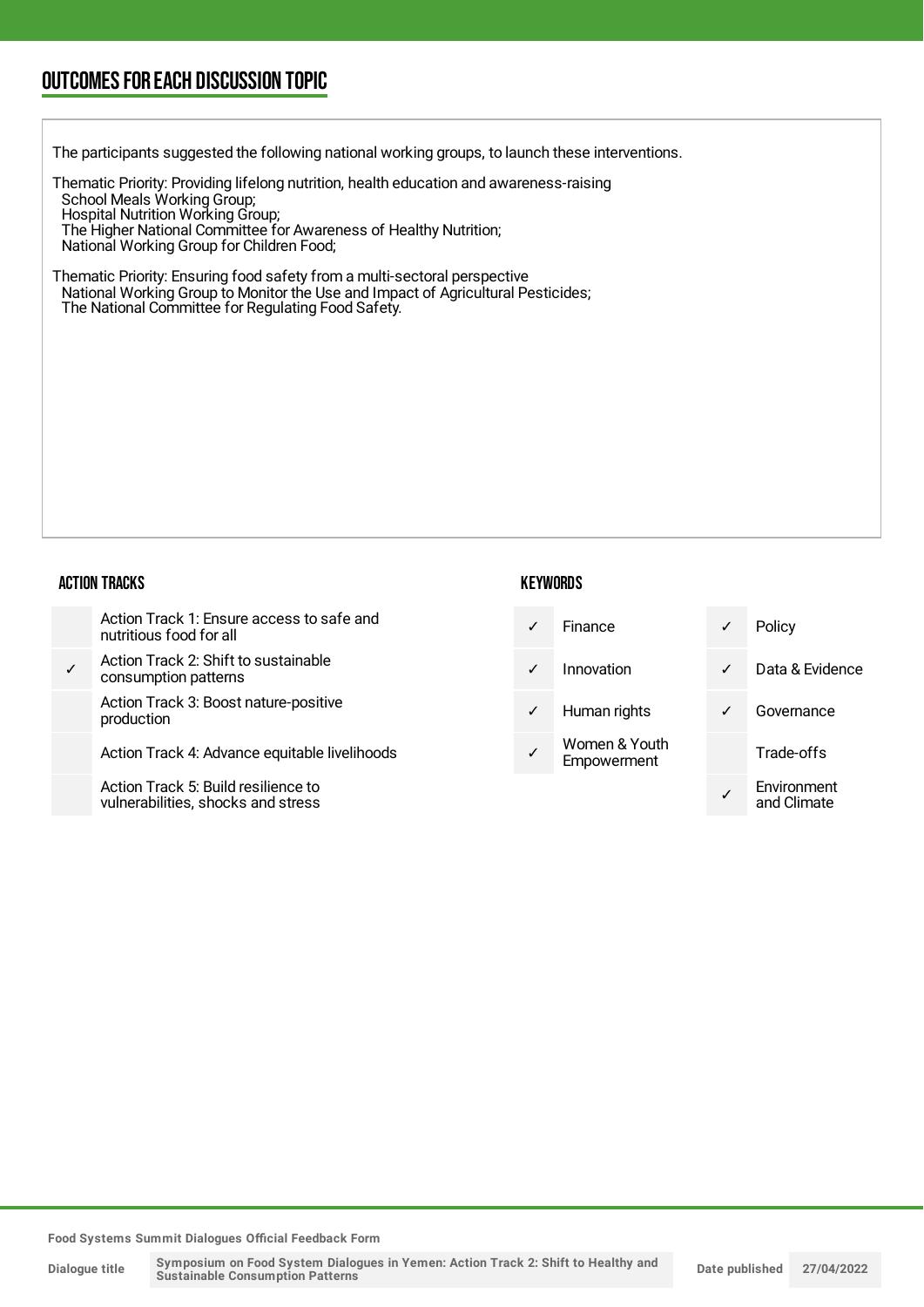### AREAS OF DIVERGENCE

The areas of divergence were:

The fragmented actions by the national NGOs, international actors and UN agencies in the country;

The lack of coordination and communication between the international actors and UN agencies with the governmental institutions;

The impact of the war and political conflict on the public institutions' capabilities and so the weak capacities of the public (government) institutions;

The weak political commitments toward the sustainable and strategic interventions, policies and programs in the country; The gap between the political and technical levels within the public institutions (gap in the political will, commitment and knowledge);

The lack of fund for the priority interventions.

#### ACTION TRACKS

| Action Track 1: Ensure access to safe and<br>nutritious food for all |
|----------------------------------------------------------------------|
|----------------------------------------------------------------------|

✓ Action Track 2: Shift to sustainable consumption patterns

Action Track 3: Boost nature-positive production

Action Track 4: Advance equitable livelihoods

Action Track 5: Build resilience to vulnerabilities, shocks and stress

| KEYWORDS |  |  |  |  |  |  |  |  |
|----------|--|--|--|--|--|--|--|--|
|----------|--|--|--|--|--|--|--|--|

| $\checkmark$ | Finance                      |   | Policy |
|--------------|------------------------------|---|--------|
| $\checkmark$ | Innovation                   |   | Data 8 |
| ✓            | Human rights                 | ✓ | Gover  |
|              | Women & Youth<br>Empowerment |   | Trade- |
|              |                              |   |        |

Data & Evidence Governance Trade-offs

✓ Environment and Climate

**Food Systems Summit Dialogues Official Feedback Form**

**Dialogue title**